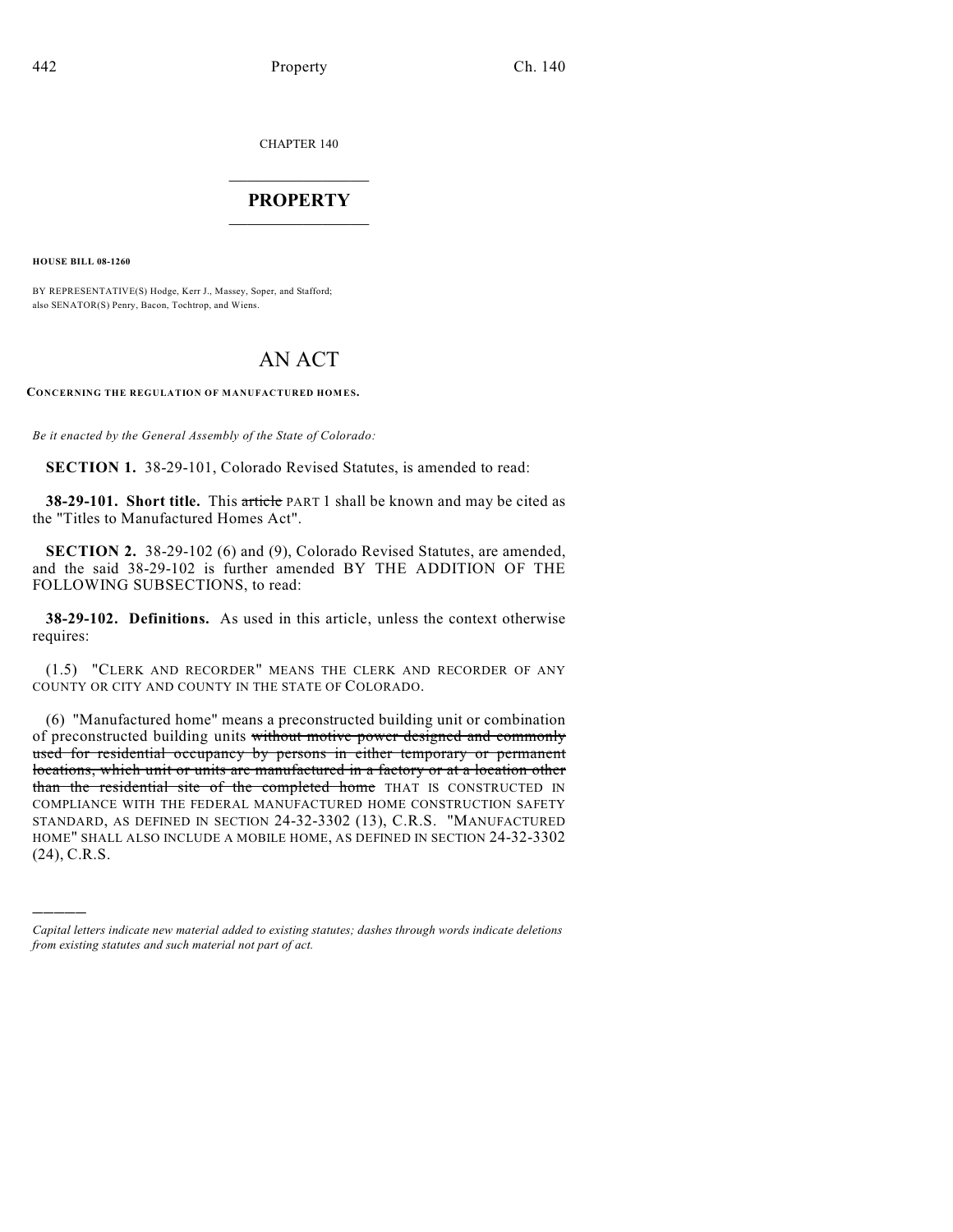# Ch. 140 Property 2443

(9) "Mortgages" or "mortgage" or "chattel mortgage" means chattel mortgages, conditional sales contracts, or any other like instrument intended to operate as a mortgage or to create a lien on a manufactured home as security for an undertaking of the owner thereof or some other person; EXCEPT THAT AS USED IN PART 2 OF THIS ARTICLE, "MORTGAGE" ALSO INCLUDES MORTGAGES, DEEDS OF TRUST, AND OTHER LIENS ON REAL PROPERTY.

(13) "VERIFICATION OF APPLICATION FORM" MEANS THE FORM GENERATED BY AN AUTHORIZED AGENT UPON RECEIPT OF A PROPERLY COMPLETED APPLICATION FOR TITLE SUBMITTED IN ACCORDANCE WITH SECTION 38-29-107.

**SECTION 3.** 38-29-104, Colorado Revised Statutes, is amended to read:

**38-29-104. Administration.** The director is charged with the duty of administering this article PART 1. For that purpose he OR SHE is vested with the power to make such reasonable rules, prepare, prescribe, and require the use of such forms, and provide such procedures as may be reasonably necessary or essential to the efficient administration of this article PART 1.

**SECTION 4.** 38-29-112 (1.5), Colorado Revised Statutes, is amended to read:

**38-29-112. Certificate of title - transfer.** (1.5) The purchaser or transferee of a manufactured home that becomes permanently affixed at an existing site or is transported to a site and is permanently affixed to the ground so that it is no longer capable of being drawn over the public highways shall present a certificate of transfer as required in subsection (1) of this section, together with his or her application for purging a manufactured home title AND A CERTIFICATE OF PERMANENT LOCATION, to the authorized agent of the county or city or city and county in which such manufactured home is located. and said THE manufactured home shall become real property UPON THE FILING AND RECORDING OF THE CERTIFICATE OF PERMANENT LOCATION IN ACCORDANCE WITH SECTION 38-29-202. The provisions of articles 30 to 44 of this title and of any other law of this state shall be applicable to manufactured homes that have become real property pursuant to this subsection (1.5) and to instruments creating, disposing of, or otherwise affecting such real property wherever such provisions would be applicable to estates, rights, and interests in land or to instruments creating, disposing of, or otherwise affecting estates, rights, and interest in land. The manufactured home for which a Colorado certificate of title has been issued shall continue to be valued and taxed separately from the land on which it sits until such time that the manufactured home becomes real property pursuant to this subsection (1.5).

**SECTION 5.** 38-29-114 (2), Colorado Revised Statutes, is amended to read:

**38-29-114. New manufactured homes - bill of sale - certificate of title.** (2) Any purchaser of a new manufactured home that is transported to a site and permanently affixed to the ground so that it is no longer capable of being drawn over the public highways shall not be required to procure a certificate of title thereto as is otherwise required by this article. and said home shall become real property THE PURCHASER SHALL FILE A CERTIFICATE OF PERMANENT LOCATION ALONG WITH THE MANUFACTURER'S CERTIFICATE OR STATEMENT OF ORIGIN OR ITS EQUIVALENT WITH THE CLERK AND RECORDER FOR THE COUNTY OR CITY AND COUNTY IN WHICH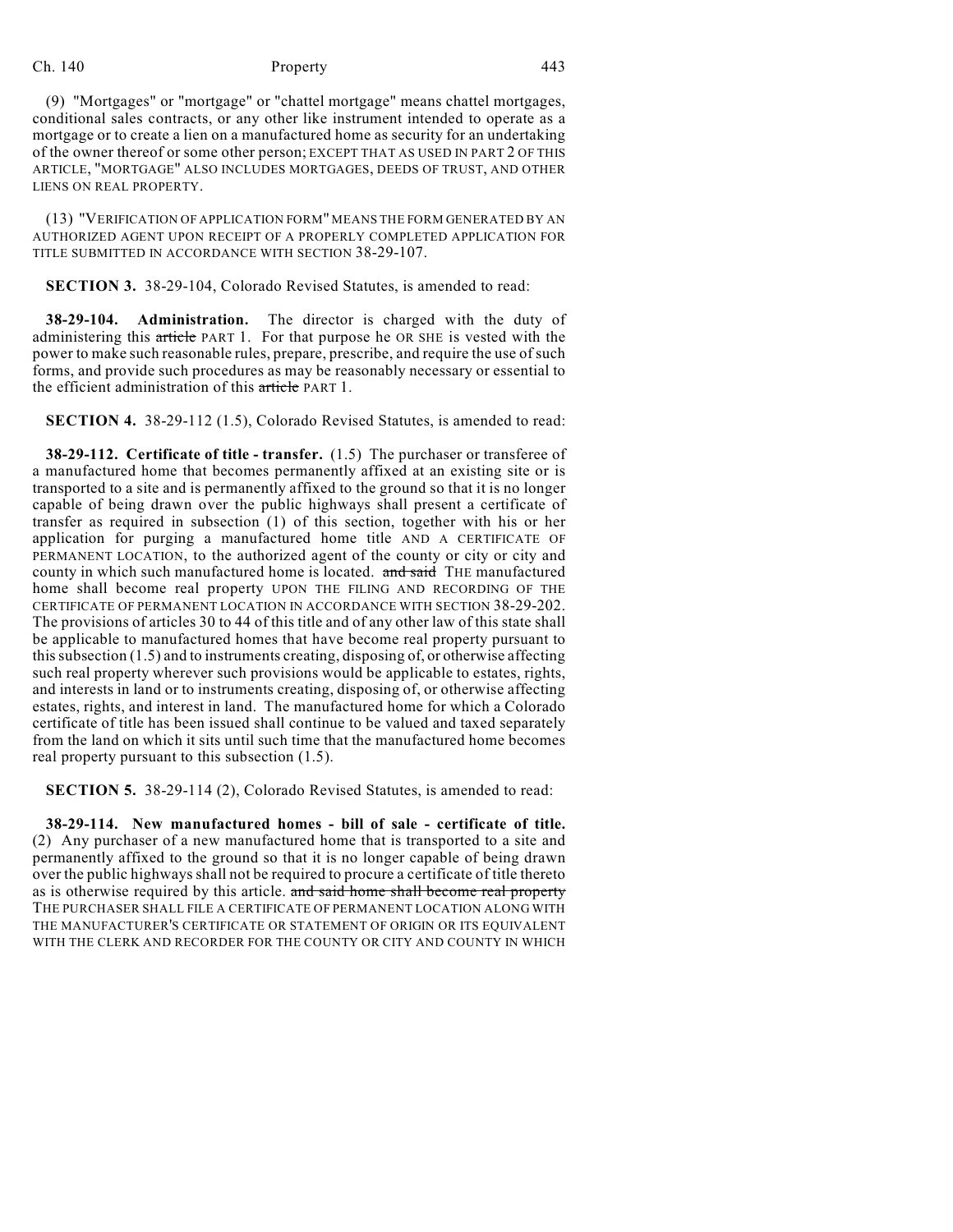444 Property Ch. 140

THE NEW MANUFACTURED HOME IS PERMANENTLY AFFIXED TO THE GROUND. THE MANUFACTURED HOME SHALL BECOME REAL PROPERTY UPON THE FILING AND RECORDING OF SUCH DOCUMENTS IN ACCORDANCE WITH SECTION 38-29-202. The provisions of articles 30 to 44 of this title and of any other law of this state shall be applicable to manufactured homes which THAT have become real property pursuant to this subsection (2) and to instruments creating, disposing of, or otherwise affecting such real property wherever such provisions would be applicable to estates, rights, and interests in land or to instruments creating, disposing of, or otherwise affecting estates, rights, and interests in land.

**SECTION 6.** 38-29-117 (6), Colorado Revised Statutes, is amended to read:

**38-29-117. Certificates for manufactured homes registered in other states.** (6) If any person acquires the ownership in a manufactured home for which a certificate of title has been issued under the laws of a state other than the state of Colorado and such home is transported to a site where it is permanently affixed to the ground so that it is no longer capable of being drawn over the public highways, such person shall not be required to procure a new certificate of title as is otherwise required by this article. and said manufactured home shall become real property THE OWNER SHALL FILE A CERTIFICATE OF PERMANENT LOCATION ALONG WITH THE CERTIFICATE OF TITLE OR THE MANUFACTURER'S CERTIFICATE OR STATEMENT OF ORIGIN OR ITS EQUIVALENT WITH THE CLERK AND RECORDER FOR THE COUNTY OR CITY AND COUNTY IN WHICH THE MANUFACTURED HOME IS PERMANENTLY AFFIXED TO THE GROUND. THE MANUFACTURED HOME SHALL BECOME REAL PROPERTY UPON THE FILING AND RECORDING OF SUCH DOCUMENTS IN ACCORDANCE WITH SECTION 38-29-202. The provisions of articles 30 to 44 of this title and of any other law of this state shall be applicable to manufactured homes which THAT have become real property pursuant to this subsection (6) and to instruments creating, disposing of, or otherwise affecting such real property wherever such provisions would be applicable to estates, rights, and interests in land or to instruments creating, disposing of, or otherwise affecting estates, rights, and interests in land.

**SECTION 7.** 38-29-118, Colorado Revised Statutes, is amended to read:

**38-29-118. Surrender and cancellation of certificate - purge of certificate penalty for violation.** (1) The owner of any manufactured home for which a Colorado certificate of title has been issued, upon the destruction or dismantling of said manufactured home or upon its being sold or otherwise disposed of as salvage, shall surrender his or her certificate of title thereto to the director with the request that such certificate of title be cancelled AND SHALL SUBMIT A CERTIFICATE OF DESTRUCTION AS SET FORTH IN SECTION 38-29-204, and upon said owner's procuring the consent thereto of the holders of any mortgages noted on the certificate of title and shown to be unreleased in the office of the director, such certificate OF TITLE may thereupon be cancelled. Any person who violates any of the provisions of this subsection (1) commits a class 1 petty offense and, upon conviction thereof, shall be punished as provided in section 18-1.3-503, C.R.S.

(2) The owner of any manufactured home for which a Colorado certificate of title has been issued, upon its being permanently affixed to the ground so that it is no longer capable of being drawn over the public highways, may SHALL surrender his OR HER certificate of title thereto and file with the authorized agent of the county or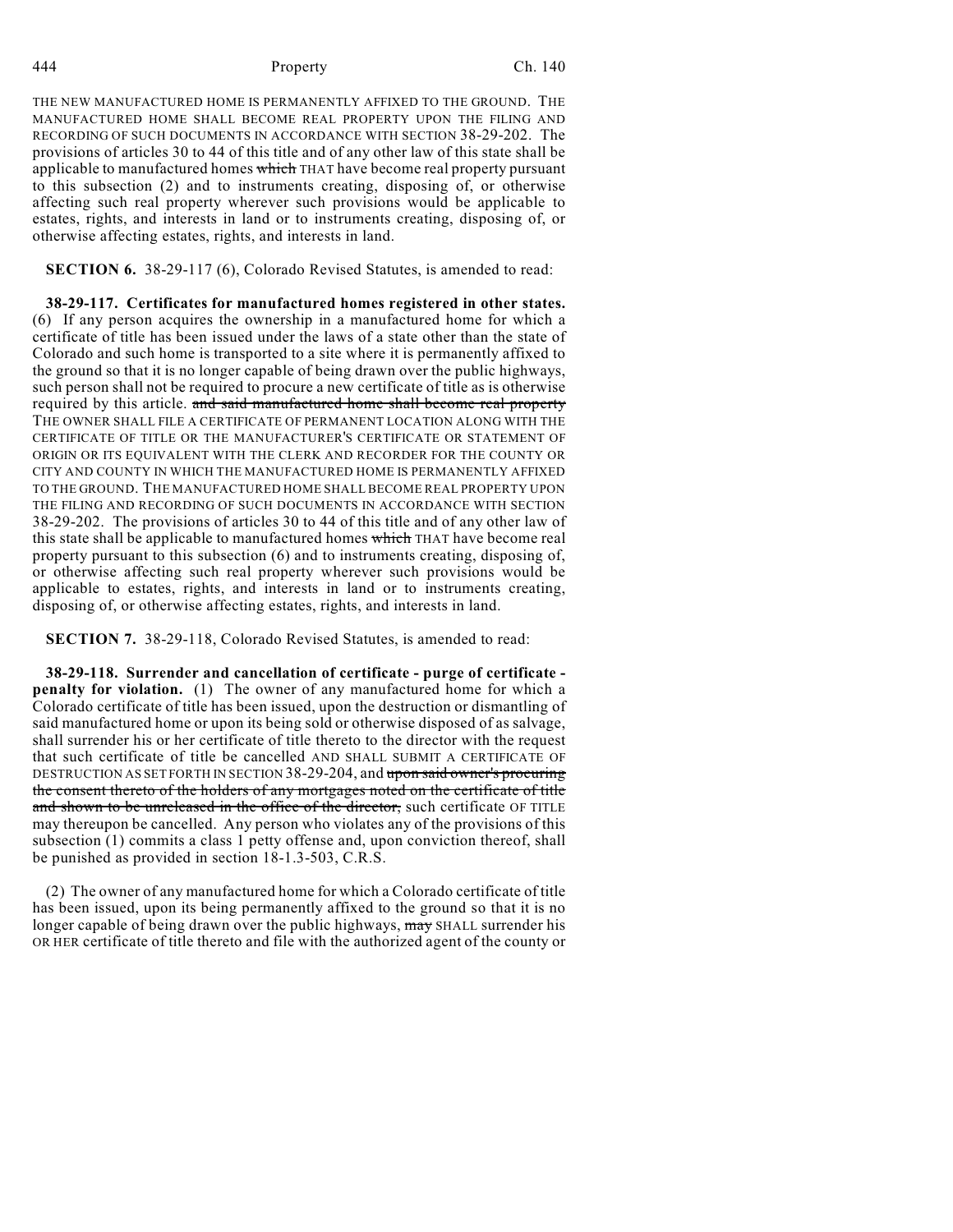Ch. 140 Property 2445 city and county in which such manufactured home is located a request for purging of the manufactured home title AND A CERTIFICATE OF PERMANENT LOCATION. and upon said owner's procuring the consent thereto of the holders of any mortgages noted on the certificate of title and shown to be unreleased, said manufactured home shall become real property. THE MANUFACTURED HOME SHALL BECOME REAL PROPERTY UPON THE FILING AND RECORDING OF THE CERTIFICATE OF PERMANENT LOCATION IN ACCORDANCE WITH SECTION 38-29-202. The provisions of articles 30 to 44 of this title and of any other law of this state shall be applicable to manufactured homes which THAT have become real property pursuant to this subsection (2) and to instruments creating, disposing of, or otherwise affecting such real property wherever such provisions would be applicable to estates, rights, and interests in land or to instruments creating, disposing of, or otherwise affecting estates, rights, and interests in land. The manufactured home for which a Colorado certificate of title has been issued shall continue to be valued and taxed separately from the land on which it sits until such time that the manufactured home becomes real property pursuant to this subsection (2).

**SECTION 8.** 38-29-119 (2), Colorado Revised Statutes, is amended to read:

**38-29-119. Furnishing bond for certificates.** (2) If, from the affidavit of the applicant and such other evidence as may be submitted to him OR HER, the director finds that the applicant is the same person to whom a certificate of title for said home has previously been issued or that a certificate of title should be issued to the applicant, such certificate may be issued, in which event disposition thereof shall be made as in other cases. No certificate of title shall be issued as provided in this section unless and until the applicant furnishes evidence of a savings account, deposit, or certificate of deposit meeting the requirements of section 11-35-101, C.R.S., or a good and sufficient bond with a corporate surety, to the people of the state of Colorado, in an amount to be fixed by the director, determined EQUAL TO TWICE THE ACTUAL VALUE OF THE MANUFACTURED HOME ACCORDING TO THE ASSESSOR'S RECORDS, as of the time application for the certificate is made, conditioned that the applicant and his OR HER surety shall hold harmless any person who suffers any loss or damage by reason of the issuance thereof. If any person suffers any loss or damage by reason of the issuance of the certificate of title as provided in this section, such person shall have a right of action against the applicant and the surety on his OR HER bond against either of whom the person damaged may proceed independently of the other.

**SECTION 9.** Article 29 of title 38, Colorado Revised Statutes, is amended BY THE ADDITION OF A NEW PART to read:

### PART 2

# FILING AND RECORDING OF DOCUMENTS RELATED TO A MANUFACTURED HOME

**38-29-201. Verification of application form - supporting materials.** (1) IN ALL INSTANCES UNDER PART 1 OF THIS ARTICLE IN WHICH AN APPLICATION FOR A CERTIFICATE OF TITLE IS FILED WITH AN AUTHORIZED AGENT PURSUANT TO SECTION 38-29-107, THE AUTHORIZED AGENT, IN HIS OR HER CAPACITY AS THE CLERK AND RECORDER, SHALL FILE AND RECORD THE DOCUMENTS SET FORTH IN SUBSECTION (2) OF THIS SECTION IN HIS OR HER OFFICE.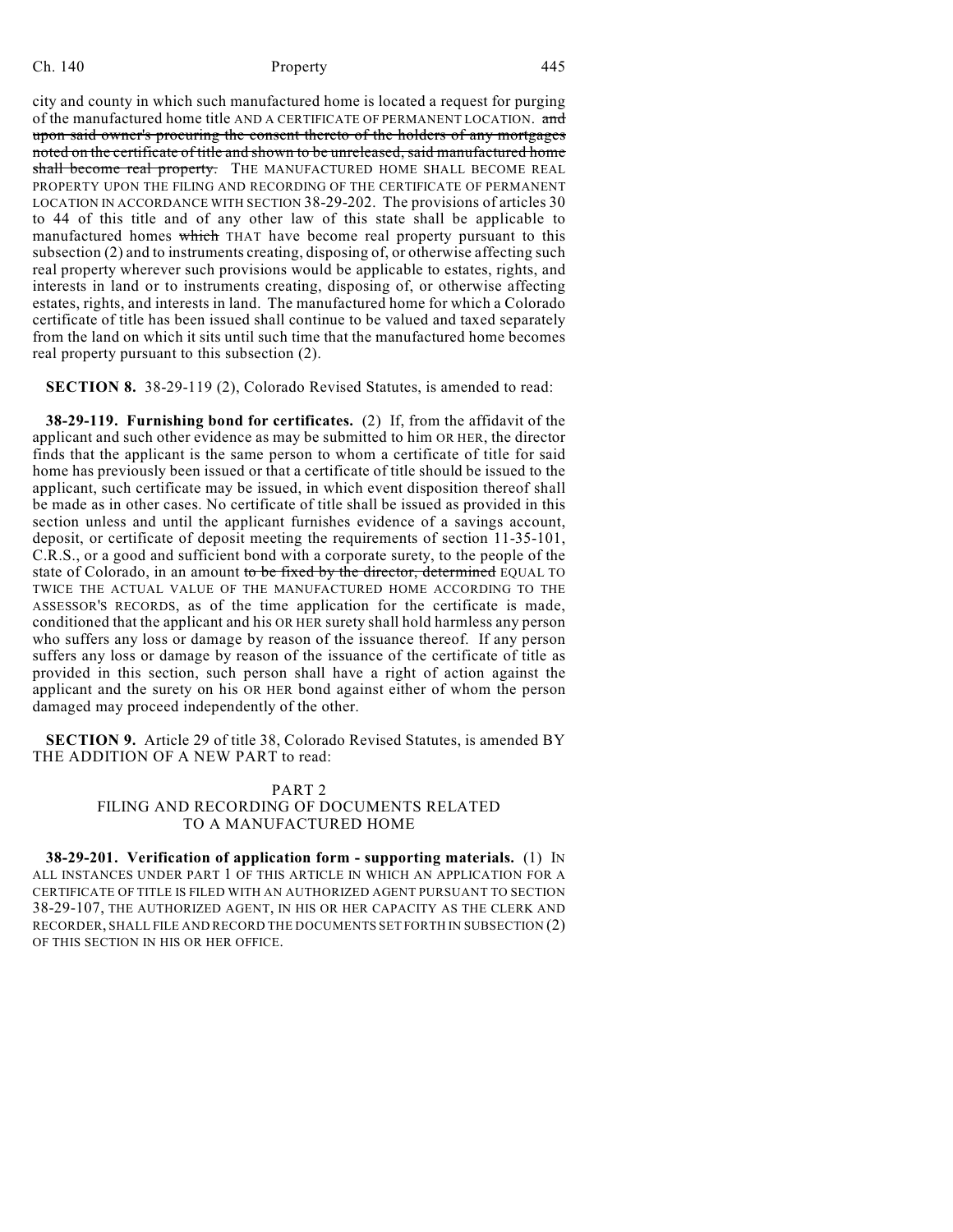(2) (a) FOR AN APPLICATION FOR A CERTIFICATE OF TITLE FOR A NEW MANUFACTURED HOME, THE FOLLOWING DOCUMENTS SHALL BE FILED AND RECORDED:

(I) THE MANUFACTURER'S CERTIFICATE OR STATEMENT OF ORIGIN OR ITS EQUIVALENT;

(II) THE BILL OF SALE; AND

(III) THE VERIFICATION OF APPLICATION FORM.

(b) FOR AN APPLICATION FOR A CERTIFICATE OF TITLE FOR WHICH A BOND IS FURNISHED PURSUANT TO SECTION 38-29-119 (2), THE FOLLOWING DOCUMENTS SHALL BE FILED AND RECORDED:

(I) A COPY OF THE WRITTEN DECLARATION REQUIRED PURSUANT TO SECTION 38-29-119 (1);

(II) A COPY OF THE BOND THAT WAS FURNISHED; AND

(III) THE VERIFICATION OF APPLICATION FORM.

(c) FOR ALL OTHER APPLICATIONS FOR A CERTIFICATE OF TITLE, THE FOLLOWING DOCUMENTS SHALL BE FILED AND RECORDED:

(I) A COPY OF THE CERTIFICATE OF TITLE PRESENTED TO THE AUTHORIZED AGENT, IF ANY; AND

(II) THE VERIFICATION OF APPLICATION FORM.

**38-29-202. Certificate of permanent location.** (1) (a) IF A MANUFACTURED HOME IS PERMANENTLY AFFIXED TO THE GROUND SO THAT IT IS NO LONGER CAPABLE OF BEING DRAWN OVER THE PUBLIC HIGHWAYS ON OR AFTER JULY 1, 2008, THE OWNER OF THE MANUFACTURED HOME SHALL FILE A CERTIFICATE OF PERMANENT LOCATION.

(b) IF THE CERTIFICATE OF PERMANENT LOCATION ACCOMPANIES AN APPLICATION FOR PURGING A MANUFACTURED HOME TITLE PURSUANT TO SECTION 38-29-112 (1.5) OR 38-29-118 (2), THE CERTIFICATE SHALL BE FILED WITH THE AUTHORIZED AGENT FOR THE COUNTY OR CITY AND COUNTY IN WHICH THE MANUFACTURED HOME IS LOCATED. THE AUTHORIZED AGENT, IN HIS OR HER CAPACITY AS THE CLERK AND RECORDER, SHALL FILE AND RECORD THE CERTIFICATE OF PERMANENT LOCATION IN HIS OR HER OFFICE.

(c) IF THE CERTIFICATE OF PERMANENT LOCATION IS RECEIVED IN ACCORDANCE WITH SECTION 38-29-114 (2) OR 38-29-117 (6), THE CERTIFICATE SHALL BE FILED WITH THE CLERK AND RECORDER FOR THE COUNTY OR CITY AND COUNTY IN WHICH THE MANUFACTURED HOME IS LOCATED. THE CLERK AND RECORDER SHALL FILE AND RECORD THE CERTIFICATE OF PERMANENT LOCATION, A COPY OF THE BILL OF SALE, AND A COPY OF THE MANUFACTURER'S CERTIFICATE OR STATEMENT OF ORIGIN OR ITS EQUIVALENT IN HIS OR HER OFFICE AND DESTROY THE ORIGINAL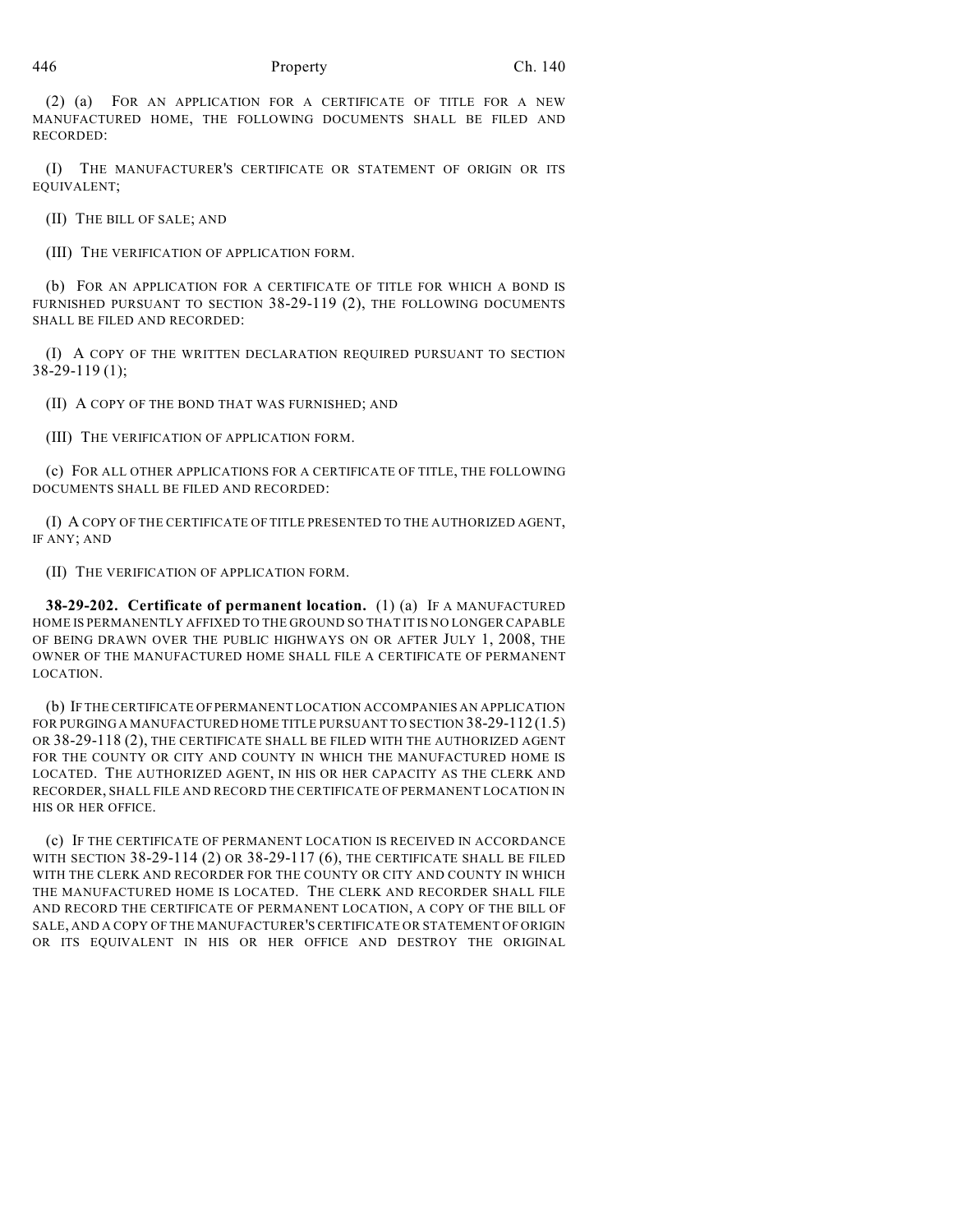# Ch. 140 **Property** Property **147**

MANUFACTURER'S CERTIFICATE OR STATEMENT OF ORIGIN OR ITS EQUIVALENT.

(d) AT LEAST ONE OF THE OWNERS OF THE MANUFACTURED HOME, AS REFLECTED ON THE CERTIFICATE OF TITLE, THE BILL OF SALE, OR THE MANUFACTURER'S CERTIFICATE OR STATEMENT OF ORIGIN OR ITS EQUIVALENT, MUST BE AN OWNER OF RECORD OF THE REAL PROPERTY TO WHICH THE MANUFACTURED HOME IS TO BE AFFIXED OR PERMANENTLY LOCATED; EXCEPT THAT THIS PARAGRAPH (d) SHALL NOT APPLY TO ANY MANUFACTURED HOME THAT OCCUPIES REAL PROPERTY SUBJECT TO A LONG-TERM LEASE THAT HAS AN EXPRESS TERM OF AT LEAST TEN YEARS.

(2) THE PROPERTY TAX ADMINISTRATOR SHALL ESTABLISH THE FORM OF THE CERTIFICATE OF PERMANENT LOCATION. IN ADDITION TO ANY OTHER INFORMATION THAT THE ADMINISTRATOR MAY REQUIRE, THE CERTIFICATE SHALL INCLUDE THE FOLLOWING:

(a) THE NAME AND MAILING ADDRESS OF THE OWNER OF THE MANUFACTURED HOME;

(b) THE NAME AND MAILING ADDRESS OF ANY HOLDER OF A MORTGAGE ON THE MANUFACTURED HOME OR ON THE REAL PROPERTY TO WHICH THE HOME HAS BEEN AFFIXED;

(c) THE IDENTIFICATION NUMBER OF THE MANUFACTURED HOME AND THE CERTIFICATE OF TITLE NUMBER, IF APPLICABLE;

(d) THE MANUFACTURER OR MAKE AND YEAR OF THE MANUFACTURED HOME;

(e) ATTACHED TO THE CERTIFICATE OF PERMANENT LOCATION, A CERTIFICATE OF TAXES DUE, OR AN AUTHENTICATION OF PAID AD VALOREM TAXES, ISSUED BY THE COUNTY TREASURER OF THE COUNTY IN WHICH THE MANUFACTURED HOME IS LOCATED;

(f) THE LEGAL DESCRIPTION OF THE REAL PROPERTY TO WHICH THE MANUFACTURED HOME HAS BEEN PERMANENTLY AFFIXED;

(g) THE NAME OF THE LEGAL OWNER OR OWNERS OF THE LAND UPON WHICH THE HOME IS AFFIXED;

(h) THE COUNTY OR CITY AND COUNTY IN WHICH THE CERTIFICATE OF PERMANENT LOCATION IS FILED;

(i) VERIFICATION THAT THE MANUFACTURED HOME IS ON A PERMANENT FOUNDATION IN ACCORDANCE WITH ANY APPLICABLE COUNTY OR CITY AND COUNTY CODES OR REQUIREMENTS;

(j) CONSENT TO THE PERMANENT LOCATION OF THE MANUFACTURED HOME BY ALL HOLDERS OF A SECURITY INTEREST IN THE MANUFACTURED HOME;

(k) AN AFFIRMATIVE STATEMENT OF RELINQUISHMENT AND RELEASE OF ALL RIGHTS IN THE MANUFACTURED HOME BY ALL HOLDERS OF A SECURITY INTEREST IN THE MANUFACTURED HOME;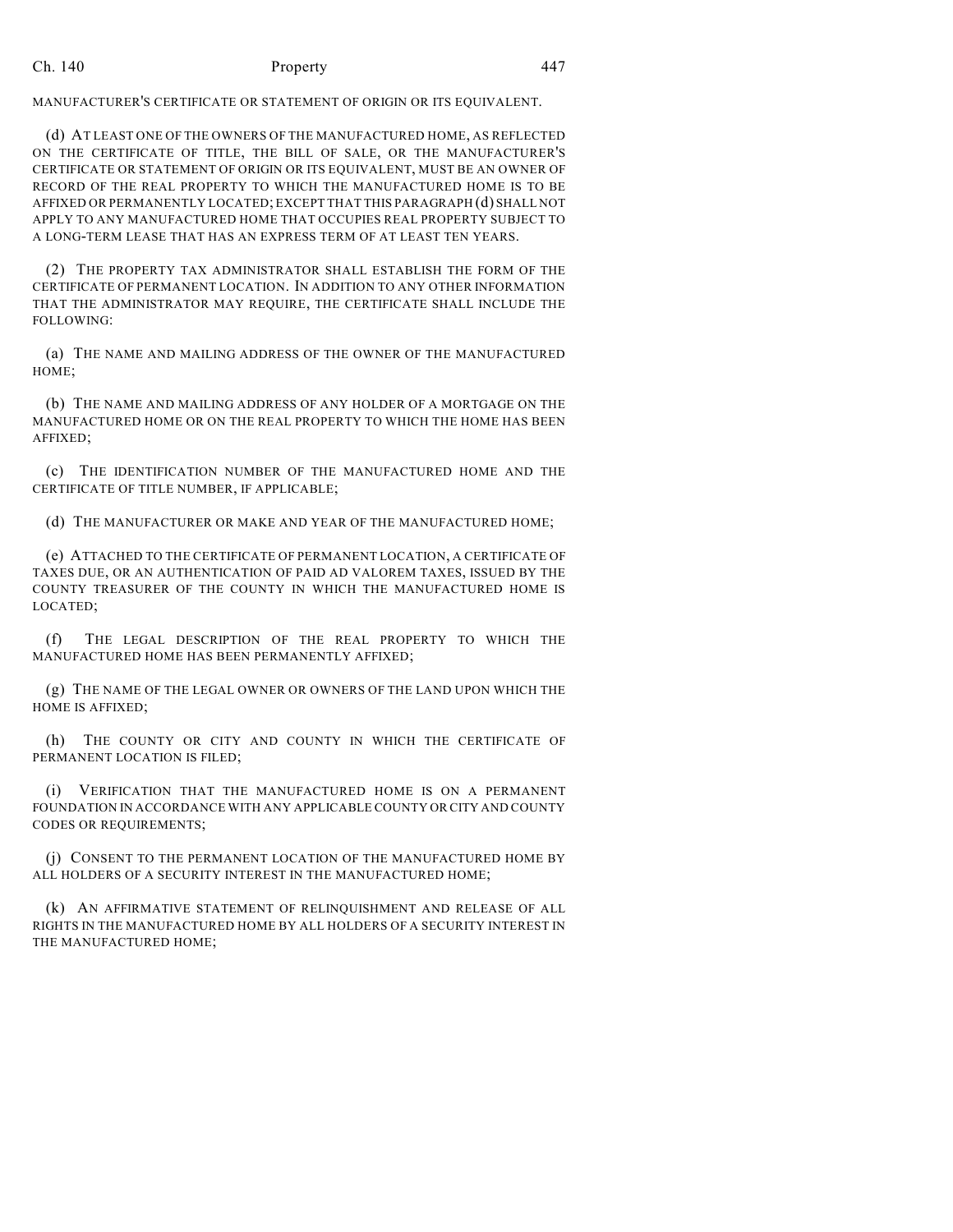#### 448 Property Ch. 140

(l) AN AFFIRMATIVE STATEMENT OF RELINQUISHMENT OF ALL RIGHTS IN THE MANUFACTURED HOME BY ANY OWNER ON THE CERTIFICATE OF TITLE OF THE MANUFACTURED HOME WHO IS NOT ALSO AN OWNER OF THE REAL PROPERTY TO WHICH THE MANUFACTURED HOME IS TO BE AFFIXED OR PERMANENTLY LOCATED; AND

(m) AN AFFIRMATIVE STATEMENT THAT ALL OWNERS OF THE REAL PROPERTY AND THE MANUFACTURED HOME CONSENT TO THE AFFIXATION OF THE MANUFACTURED HOME TO THE REAL PROPERTY AND AN ACKNOWLEDGMENT THAT UPON SUCH AFFIXATION AND UPON THE FILING AND RECORDING OF THE CERTIFICATE OF PERMANENT LOCATION THE MANUFACTURED HOME WILL BECOME A PART OF THE REAL PROPERTY AND OWNERSHIP SHALL BE VESTED ONLY IN THE TITLE OWNERS OF THE REAL PROPERTY. OWNERSHIP IN THE MANUFACTURED HOME SHALL VEST IN THE SAME PARTIES AND SUBJECT TO THE SAME TENANCIES, ENCUMBRANCES, LIENS, LIMITATIONS, RESTRICTIONS, AND ESTATES AS THE REAL PROPERTY TO WHICH THE MANUFACTURED HOME IS AFFIXED OR PERMANENTLY LOCATED. THE PROVISIONS OF THIS PARAGRAPH (m) SHALL NOT APPLY TO ANY MANUFACTURED HOME THAT OCCUPIES REAL PROPERTY SUBJECT TO A LONG-TERM LEASE THAT HAS AN EXPRESS TERM OF AT LEAST TEN YEARS.

(3) THE CERTIFICATE OF PERMANENT LOCATION SHALL BE ACKNOWLEDGED AND SHALL CONTAIN OR BE ACCOMPANIED BY A WRITTEN DECLARATION THAT THE STATEMENTS MADE THEREIN ARE MADE UNDER THE PENALTIES OF PERJURY IN THE SECOND DEGREE, AS DEFINED IN SECTION 18-8-503, C.R.S.

**38-29-203. Certificate of removal.** (1) (a) ON OR AFTER JULY 1, 2008, A MANUFACTURED HOME SHALL NOT BE REMOVED FROM ITS PERMANENT LOCATION UNLESS THE OWNER OF THE MANUFACTURED HOME FILES A CERTIFICATE OF REMOVAL. IF A CERTIFICATE OF PERMANENT LOCATION HAS NOT BEEN PREVIOUSLY FILED AND RECORDED FOR THE MANUFACTURED HOME, THE OWNER SHALL ALSO FILE AN AFFIDAVIT OF REAL PROPERTY, DESCRIBED IN SECTION 38-29-208, ALONG WITH THE CERTIFICATE OF REMOVAL.

(b) THE CERTIFICATE OF REMOVAL AND THE AFFIDAVIT OF REAL PROPERTY, IF ANY, ALONG WITH THE APPLICATION FOR A NEW CERTIFICATE OF TITLE REQUIRED IN PART 1 OF THIS ARTICLE, SHALL BE FILED WITH THE AUTHORIZED AGENT FOR THE COUNTY OR CITY AND COUNTY IN WHICH THE MANUFACTURED HOME IS LOCATED. THE AUTHORIZED AGENT, IN HIS OR HER CAPACITY AS THE CLERK AND RECORDER, SHALL FILE AND RECORD THE CERTIFICATE OF REMOVAL AND THE AFFIDAVIT OF REAL PROPERTY IN HIS OR HER OFFICE.

(2) THE PROPERTY TAX ADMINISTRATOR SHALL ESTABLISH THE FORM OF THE CERTIFICATE OF REMOVAL. IN ADDITION TO ANY OTHER INFORMATION THAT THE ADMINISTRATOR MAY REQUIRE, THE CERTIFICATE SHALL INCLUDE THE FOLLOWING:

(a) THE NAME AND MAILING ADDRESS OF THE OWNER OF THE MANUFACTURED HOME;

(b) THE NAME AND MAILING ADDRESS OF ANY HOLDER OF A MORTGAGE ON OR LIEN AGAINST THE REAL PROPERTY ON WHICH THE MANUFACTURED HOME WAS AFFIXED OR PERMANENTLY LOCATED;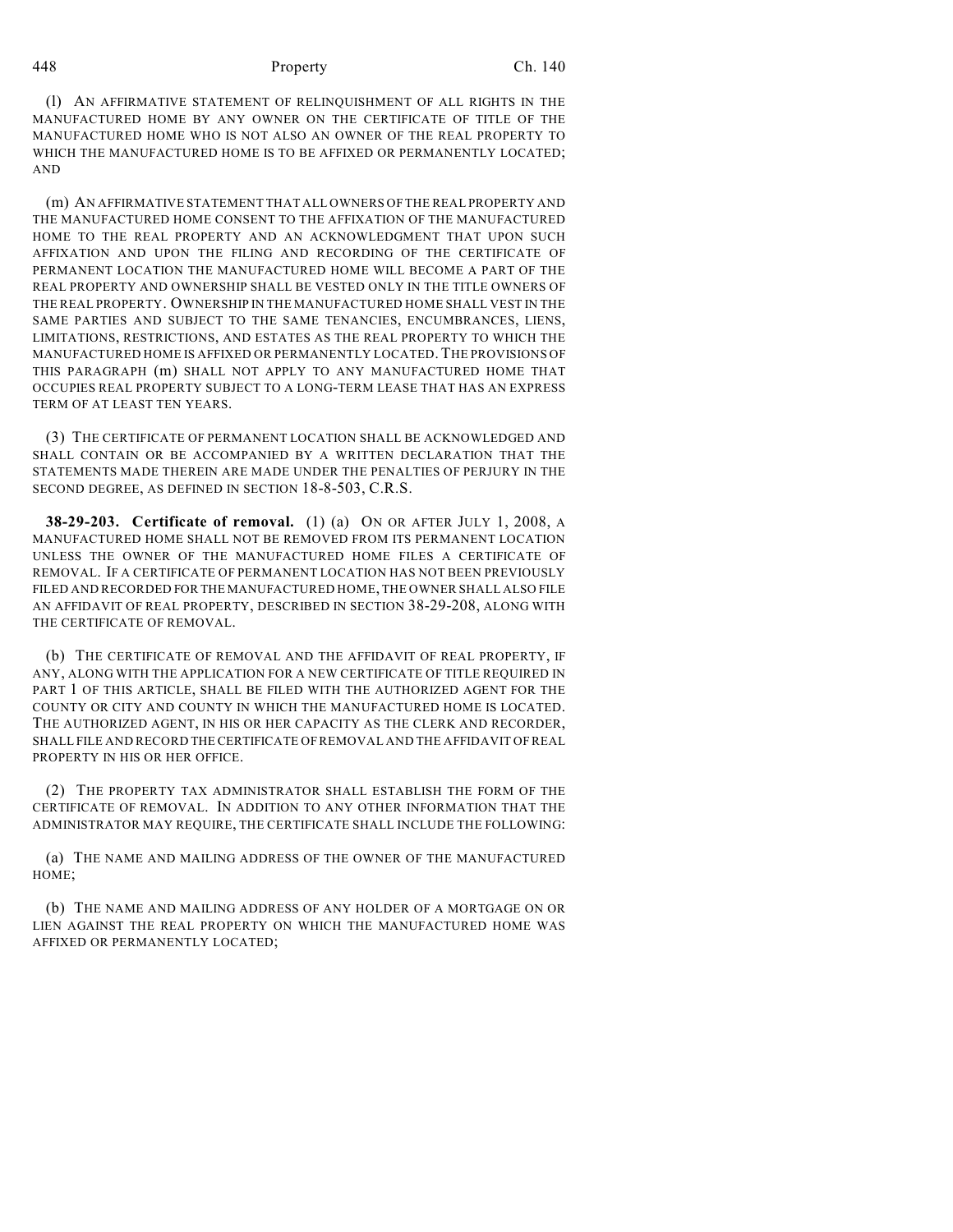(c) THE IDENTIFICATION NUMBER OF THE MANUFACTURED HOME;

(d) THE MANUFACTURER OR MAKE AND YEAR OF THE MANUFACTURED HOME;

(e) ATTACHED TO THE CERTIFICATE OF REMOVAL, A CERTIFICATE OF TAXES DUE, OR AN AUTHENTICATION OF PAID AD VALOREM TAXES, ISSUED BY THE COUNTY TREASURER OF THE COUNTY IN WHICH THE MANUFACTURED HOME IS LOCATED;

(f) THE LEGAL DESCRIPTION OF THE REAL PROPERTY FROM WHICH THE MANUFACTURED HOME WAS REMOVED; AND

(g) CONSENT OF ALL LIENHOLDERS AND A RELEASE BY ALL HOLDERS OF A MORTGAGE, ONLY TO THE EXTENT THAT THE MORTGAGE OR LIEN APPLIES TO THE MANUFACTURED HOME, TO ALLOW THE REMOVAL OF THE MANUFACTURED HOME FROM ITS PERMANENT LOCATION.

(3) THE CONSENT OF A MORTGAGE OR OTHER LIEN HOLDER ON THE CERTIFICATE OF REMOVAL SHALL SERVE AS A FULL RELEASE OF ANY INTEREST AGAINST THE MANUFACTURED HOME ONCE THE MANUFACTURED HOME IS REMOVED FROM THE REAL PROPERTY. THE CONSENT ON THE CERTIFICATE OF REMOVAL SHALL NOT RELEASE ANY INTEREST OF THE MORTGAGE OR LIEN HOLDER AGAINST THE REMAINING REAL PROPERTY.

(4) IF CONSENT OF ANY MORTGAGEE OR LIEN HOLDER IS NOT GIVEN, THE OWNER MAY FILE A CORPORATE SURETY BOND OR ANY OTHER UNDERTAKING WITH THE CLERK OF THE DISTRICT COURT OF THE COUNTY IN WHICH THE REAL PROPERTY TO WHICH THE MANUFACTURED HOME WAS AFFIXED IS SITUATED. THE BOND OR UNDERTAKING SHALL BE IN AN AMOUNT EQUAL TO ONE AND ONE-HALF TIMES THE AMOUNT OF THE MORTGAGE OR LIEN AND SHALL BE APPROVED BY A JUDGE OF THE DISTRICT COURT WITH WHICH THE BOND OR UNDERTAKING IS FILED. THE BOND OR UNDERTAKING SHALL BE CONDITIONED THAT, IF THE MORTGAGEE OR LIEN HOLDER SHALL BE FINALLY ADJUDGED TO BE ENTITLED TO RECOVER UPON THE MORTGAGE OR LIEN, THE PRINCIPAL OR HIS SURETIES SHALL PAY TO THE MORTGAGEE OR LIEN HOLDER THE AMOUNT OF THE INDEBTEDNESS TOGETHER WITH ANY INTEREST, COSTS, AND OTHER SUMS WHICH THE MORTGAGEE OR LIEN HOLDER WOULD BE ENTITLED TO RECOVER UPON FORECLOSURE OF THE MORTGAGE OR LIEN. UPON THE FILING OF A BOND OR UNDERTAKING, THE MORTGAGE OR LIEN AGAINST THE PROPERTY SHALL BE FORTHWITH DISCHARGED AND RELEASED IN FULL, AND THE REAL PROPERTY DESCRIBED IN THE BOND OR UNDERTAKING SHALL BE RELEASED FROM THE MORTGAGE OR LIEN AND FROM ANY ACTION BROUGHT TO FORECLOSE THE MORTGAGE OR LIEN, AND THE BOND OR UNDERTAKING SHALL BE SUBSTITUTED. THE CLERK OF THE DISTRICT COURT WITH WHICH THE BOND OR UNDERTAKING HAS BEEN FILED SHALL ISSUE A CERTIFICATE OF RELEASE THAT SHALL BE RECORDED IN THE OFFICE OFTHE CLERK AND RECORDER OFTHE COUNTY IN WHICH THE REAL PROPERTY TO WHICH THE MANUFACTURED HOME WAS AFFIXED IS SITUATED, AND THE CERTIFICATE OF RELEASE SHALL SHOW THAT THE PROPERTY HAS BEEN RELEASED FROM THE MORTGAGE OR LIEN AND FROM ANY ACTION BROUGHT TO FORECLOSE THE MORTGAGE OR LIEN.

(5) THE CERTIFICATE OF REMOVAL SHALL BE ACKNOWLEDGED AND SHALL CONTAIN OR BE ACCOMPANIED BY A WRITTEN DECLARATION THAT THE STATEMENTS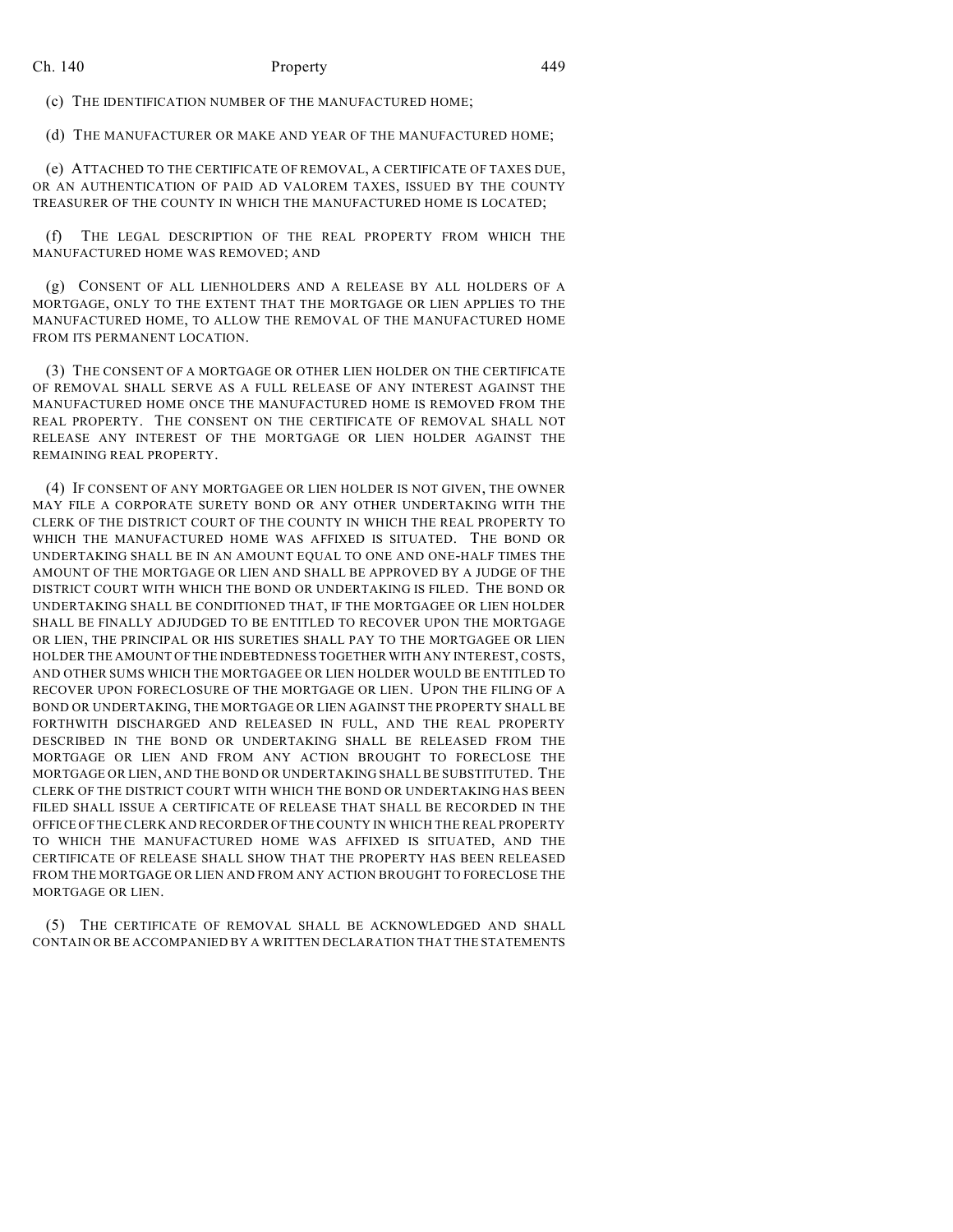MADE THEREIN ARE MADE UNDER THE PENALTIES OF PERJURY IN THE SECOND DEGREE, AS DEFINED IN SECTION 18-8-503, C.R.S.

**38-29-204. Certificate of destruction.** (1) (a) IF A MANUFACTURED HOME IS DESTROYED, DISMANTLED, OR SOLD OR OTHERWISE DISPOSED OF AS SALVAGE ON OR AFTER JULY 1, 2008, THE OWNER OF THE MANUFACTURED HOME SHALL FILE A CERTIFICATE OF DESTRUCTION.

(b) IF THE CERTIFICATE OF DESTRUCTION ACCOMPANIES AN APPLICATION TO CANCEL A CERTIFICATE OF TITLE PURSUANT TO SECTION 38-29-118 (1), THE CERTIFICATE SHALL BE FILED WITH THE AUTHORIZED AGENT FOR THE COUNTY OR CITY AND COUNTY IN WHICH THE MANUFACTURED HOME IS OR WAS LOCATED. THE AUTHORIZED AGENT, IN HIS OR HER CAPACITY AS THE CLERK AND RECORDER, SHALL FILE AND RECORD THE CERTIFICATE OF DESTRUCTION IN HIS OR HER OFFICE.

(c) IF AN APPLICATION TO CANCEL A CERTIFICATE OF TITLE IS NOT REQUIRED PURSUANT TO SECTION 38-29-118 (1) BECAUSE NO CERTIFICATE OF TITLE WAS EVER ISSUED OR BECAUSE THE TITLE HAS BEEN PURGED, THE CERTIFICATE OF DESTRUCTION SHALL BE FILED WITH THE COUNTY CLERK AND RECORDER FOR THE COUNTY OR CITY AND COUNTY IN WHICH THE MANUFACTURED HOME IS OR WAS LOCATED. THE CLERK AND RECORDER SHALL FILE AND RECORD THE CERTIFICATE OF DESTRUCTION IN HIS OR HER OFFICE.

(2) THE PROPERTY TAX ADMINISTRATOR SHALL ESTABLISH THE FORM OF THE CERTIFICATE OF DESTRUCTION. IN ADDITION TO ANY OTHER INFORMATION THAT THE ADMINISTRATOR MAY REQUIRE, THE CERTIFICATE SHALL INCLUDE THE FOLLOWING:

(a) THE NAME AND MAILING ADDRESS OF THE OWNER OF THE MANUFACTURED HOME;

(b) THE NAME AND MAILING ADDRESS OF EACH HOLDER OF A SECURITY INTEREST IN THE MANUFACTURED HOME AND ALL HOLDERS OF A LIEN AGAINST THE REAL PROPERTY ON WHICH THE MANUFACTURED HOME WAS AFFIXED OR PERMANENTLY LOCATED;

(c) THE IDENTIFICATION NUMBER OF THE MANUFACTURED HOME;

(d) THE MANUFACTURER OR MAKE AND YEAR OF THE MANUFACTURED HOME;

(e) ATTACHED TO THE CERTIFICATE OF DESTRUCTION, A CERTIFICATE OF TAXES DUE, OR AN AUTHENTICATION OF PAID AD VALOREM TAXES, ISSUED BY THE COUNTY TREASURER OF THE COUNTY IN WHICH THE MANUFACTURED HOME IS LOCATED;

(f) THE LEGAL DESCRIPTION OF THE REAL PROPERTY ON WHICH THE MANUFACTURED HOME WAS AFFIXED OR PERMANENTLY LOCATED PRIOR TO DESTRUCTION;

(g) A BOOK AND PAGE OR RECEPTION NUMBER REFERENCE FOR A CERTIFICATE OF PERMANENT LOCATION THAT WAS PREVIOUSLY FILED RELATED TO THE MANUFACTURED HOME, IF ANY;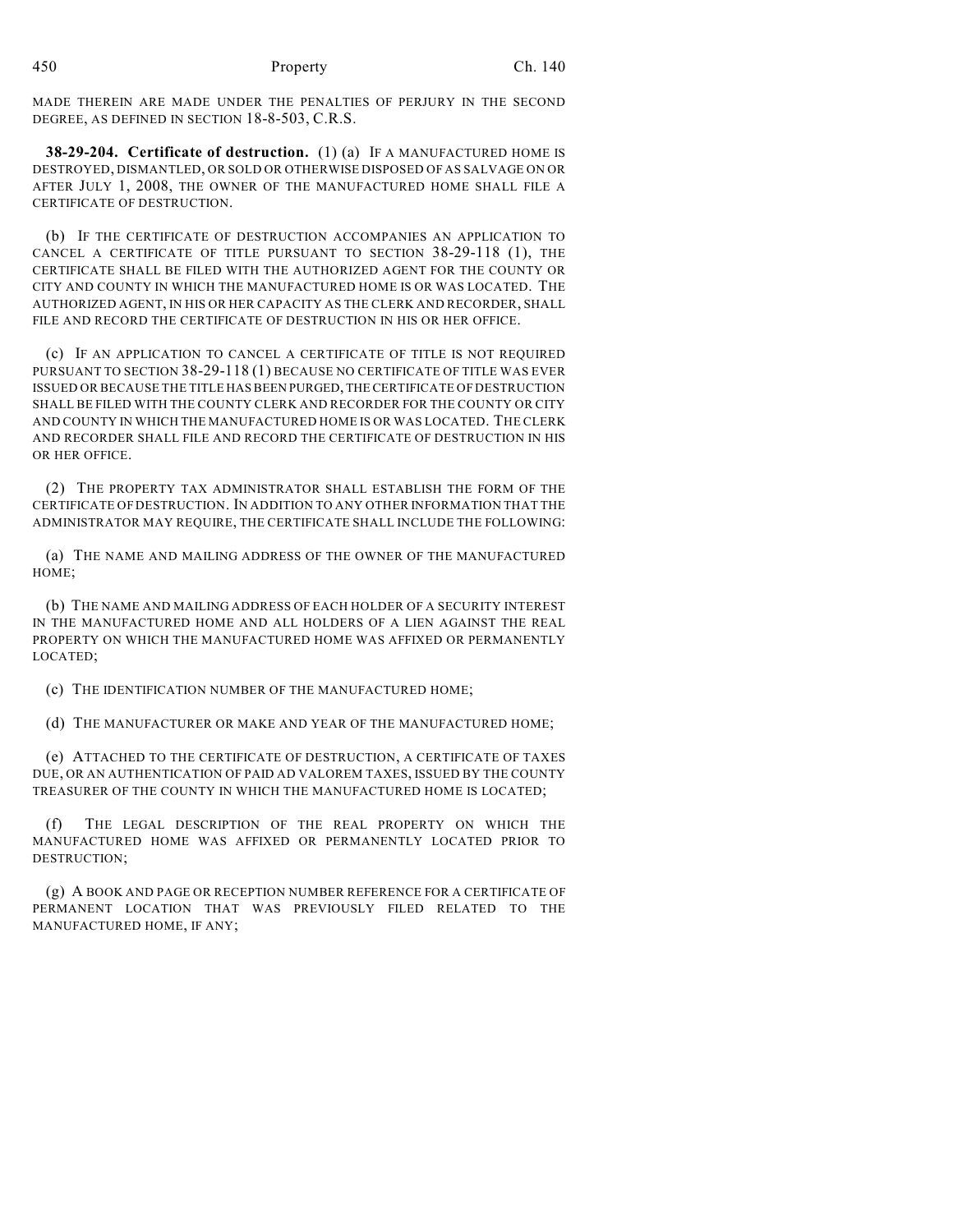## Ch. 140 Property 251

(h) CONSENT OF ALL LIENHOLDERS TO THE DESTRUCTION OF THE MANUFACTURED HOME, OR PROOF THAT A REQUEST FOR SUCH CONSENT WAS SENT BY CERTIFIED MAIL TO SUCH LIENHOLDERS AT THEIR LAST-KNOWN ADDRESS AND A NOTARIZED DECLARATION, SIGNED UNDER PENALTY OF PERJURY, THAT NO RESPONSE WAS RECEIVED WITHIN THIRTY DAYS OF THE DATE OF THE MAILING OF THE NOTICE;

(i) RELEASE OF ALL HOLDERS OF A MORTGAGE TO THE EXTENT THAT THE MORTGAGE APPLIES TO THE MANUFACTURED HOME, OR PROOF THAT A REQUEST FOR SUCH CONSENT WAS SENT BY CERTIFIED MAIL TO SUCH MORTGAGE HOLDERS AT THEIR LAST-KNOWN ADDRESS AND A NOTARIZED DECLARATION, SIGNED UNDER PENALTY OF PERJURY, THAT NO RESPONSE WAS RECEIVED WITHIN THIRTY DAYS OF THE DATE OF THE MAILING OF THE NOTICE; AND

(j) VERIFICATION THAT THE MANUFACTURED HOME HAS BEEN DESTROYED, DISMANTLED, OR SOLD OR OTHERWISE DISPOSED OF AS SALVAGE.

(3) THE CERTIFICATE OF DESTRUCTION SHALL BE ACKNOWLEDGED AND SHALL CONTAIN OR BE ACCOMPANIED BY A WRITTEN DECLARATION THAT THE STATEMENTS MADE THEREIN ARE MADE UNDER THE PENALTIES OF PERJURY IN THE SECOND DEGREE, AS DEFINED IN SECTION 18-8-503, C.R.S.

(4) ANY OWNER WHO FAILS TO FILE A PROPERLY COMPLETED CERTIFICATE OF DESTRUCTION WHEN REQUIRED PURSUANT TO THIS SECTION SHALL BE RESPONSIBLE FOR ALL ACTUAL DAMAGES SUSTAINED BY ANY AFFECTED PARTY RELATED TO THE MANUFACTURED HOME BEING DESTROYED, DISMANTLED, OR SOLD OR OTHERWISE DISPOSED OF AS SALVAGE.

**38-29-205. Authorized agent - forward to the clerk and recorder.** IF AN AUTHORIZED AGENT WHO RECEIVES A DOCUMENT FOR FILING AND RECORDING PURSUANT TO THIS PART 2 IS NOT THE CLERK AND RECORDER FOR THE COUNTY OR CITY AND COUNTY, THE AUTHORIZED AGENT SHALL FORWARD SUCH DOCUMENT TO THE CLERK AND RECORDER, FOR THE CLERK AND RECORDER TO FILE AND RECORD THE DOCUMENT IN HIS OR HER OFFICE.

**38-29-206. Recorded documents - index.** ANY DOCUMENT FILED AND RECORDED BY A CLERK AND RECORDER PURSUANT TO THIS PART 2 SHALL BE INDEXED IN BOTH THE GRANTOR AND GRANTEE INDEXES UNDER THE NAME OF THE OWNER OR OWNERS OF THE MANUFACTURED HOME AND THE OWNERS OF THE LAND TO WHICH THE MANUFACTURED HOME WAS AFFIXED OR PERMANENTLY LOCATED AT THE TIME THE DOCUMENT IS REQUIRED TO BE FILED AND RECORDED.

**38-29-207. Copy of certificates to assessor.** THE CLERK AND RECORDER SHALL FORWARD A COPY OF A CERTIFICATE OF PERMANENT LOCATION, CERTIFICATE OF REMOVAL, AND CERTIFICATE OF DESTRUCTION TO THE ASSESSOR FOR THE COUNTY OR CITY AND COUNTY.

**38-29-208. Affidavit of real property.** (1) ANY PERSON CAN PROVE THAT A MANUFACTURED HOME AND THE LAND UPON WHICH IT HAS BEEN PERMANENTLY AFFIXED IS REAL PROPERTY BY PROVIDING AN AFFIDAVIT OFREAL PROPERTY, WHICH SHALL INCLUDE THE FOLLOWING: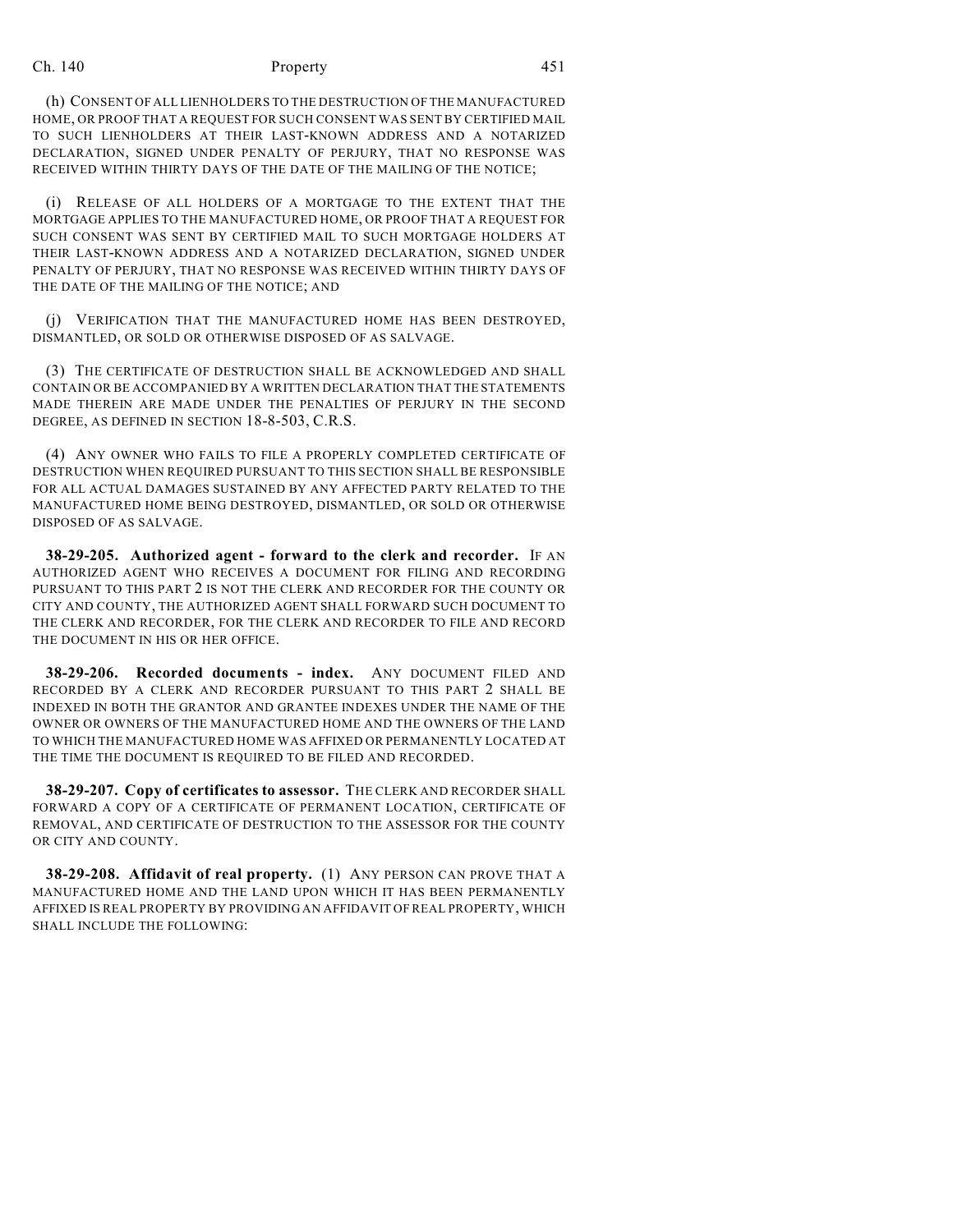(a) AN ACKNOWLEDGED STATEMENT BY ALL OWNERS THAT THE MANUFACTURED HOME AND REAL PROPERTY TO WHICH THE MANUFACTURED HOME IS PERMANENTLY AFFIXED BECAME REAL PROPERTY PURSUANT TO THIS ARTICLE;

(b) A STATEMENT FROM THE COUNTY ASSESSOR THAT THE MANUFACTURED HOME HAS BEEN VALUED TOGETHER WITH THE LAND UPON WHICH IT IS AFFIXED;

(c) A STATEMENT FROM THE COUNTY TREASURER THAT TAXES HAVE BEEN PAID ON THE MANUFACTURED HOME AND THE LAND UPON WHICH IT IS AFFIXED IN THE SAME MANNER AS OTHER REAL PROPERTY, AS THAT TERM IS DEFINED IN SECTION 39-1-102 (14), C.R.S.;

(d) PROOF THAT A SEARCH OF THE DIRECTOR'S RECORDS PURSUANT TO SECTION 42-1-206,C.R.S., WAS CONDUCTED AND THAT NO CERTIFICATE OF TITLE WAS FOUND FOR THE MANUFACTURED HOME; AND

(e) VERIFICATION THAT THE MANUFACTURED HOME IS ON A PERMANENT FOUNDATION IN ACCORDANCE WITH ANY APPLICABLE COUNTY OR CITY AND COUNTY CODES OR REQUIREMENTS.

**38-29-209. Fees - disposition.** (1) IN ALL INSTANCES IN WHICH A DOCUMENT IS TO BE FILED AND RECORDED PURSUANT TO THIS PART 2, THE AUTHORIZED AGENT OR CLERK AND RECORDER, AS THE CASE MAY BE, SHALL BE PAID SUCH FEES FOR EACH DOCUMENT SO FILED AND RECORDED AS ARE PRESCRIBED BY LAW FOR THE FILING OF LIKE INSTRUMENTS IN THE OFFICE OF THE COUNTY CLERK AND RECORDER.

(2) THE RECORDING FEES AUTHORIZED BY THIS SECTION ARE IN ADDITION TO ANY FEES THAT ARE REQUIRED PURSUANT TO SECTION 38-29-138.

(3) ALL FEES PAID PURSUANT TO THIS SECTION SHALL BE KEPT AND RETAINED BY THE AUTHORIZED AGENT OR THE CLERK AND RECORDER TO DEFRAY THE COST THEREOF AND SHALL BE DISPOSED OF BY HIM OR HER AS PROVIDED BY LAW.

**SECTION 10.** 39-2-109 (1), Colorado Revised Statutes, is amended BY THE ADDITION OF A NEW PARAGRAPH to read:

**39-2-109. Duties, powers, and authority.** (1) It is the duty of the property tax administrator, and the administrator shall have and exercise authority:

(m) TO ESTABLISH THE FORMS REQUIRED PURSUANT TO PART 2 OF ARTICLE 29 OF TITLE 38, C.R.S.

**SECTION 11.** 39-14-101 (1) and (3), Colorado Revised Statutes, are amended, and the said 39-14-101 is further amended BY THE ADDITION OF THE FOLLOWING NEW SUBSECTIONS, to read:

**39-14-101. Definitions.** As used in this article, unless the context otherwise requires:

(1) "Conveyance" means any transfer of a real property interest for some consideration in money or money's worth. "AUTHORIZED AGENT" SHALL HAVE THE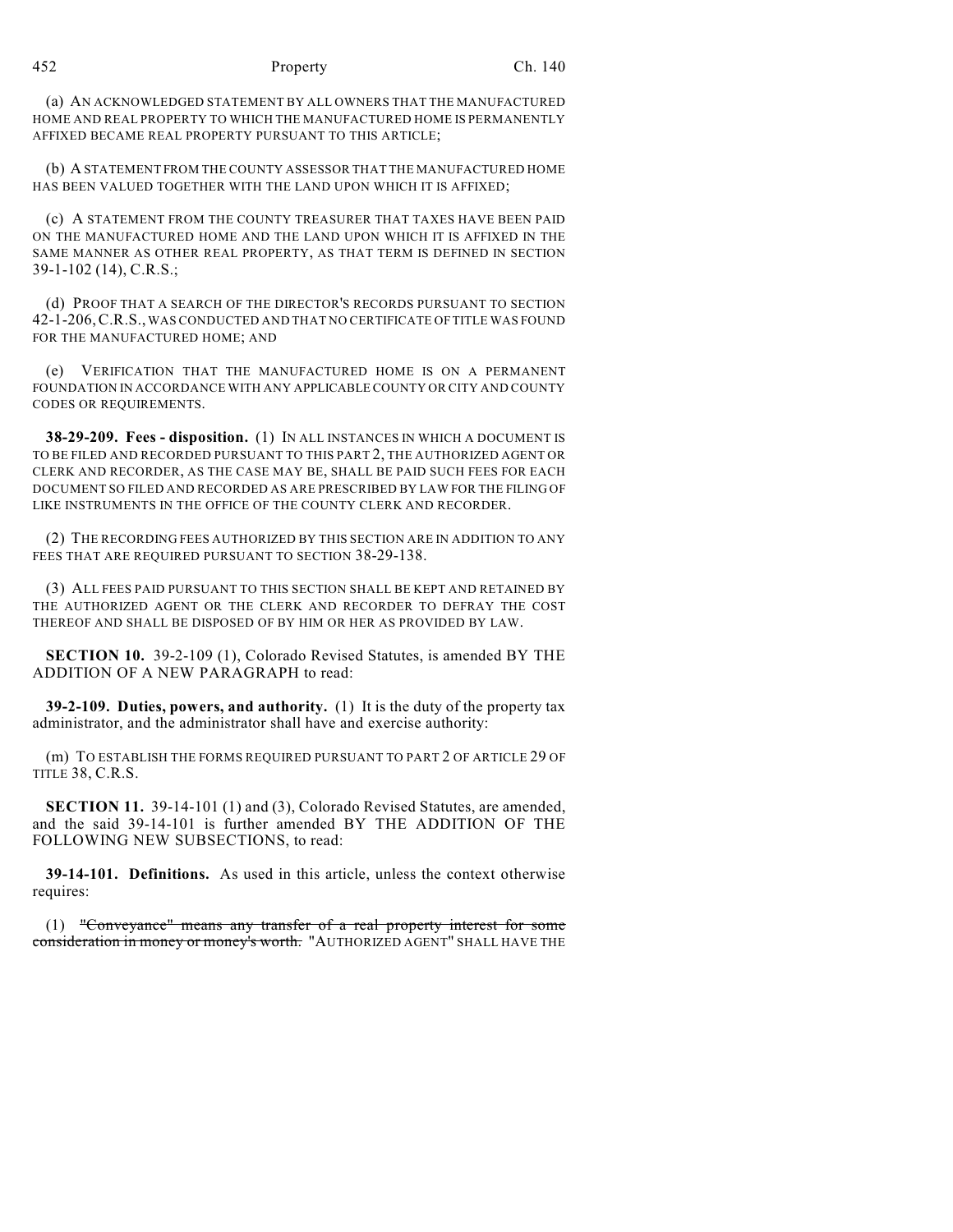### Ch. 140 Property 253

SAME MEANING AS SET FORTH IN SECTION 38-29-102 (1), C.R.S.

(1.5) "CONVEYANCE" MEANS ANY TRANSFER OF A REAL PROPERTY INTEREST FOR SOME CONSIDERATION IN MONEY OR MONEY'S WORTH.

(3) "Declaration" means a form prescribed by the property tax administrator, and approved by the state board of equalization after review by the advisory committee to the property tax administrator as provided in section 39-9-103 (10), that contains information to assist the assessor in determining the value of real property AND MANUFACTURED HOMES required to be furnished under this article pursuant to section 39-14-102 OR 39-14-103.

(4) "MANUFACTURED HOME" SHALL HAVE THE SAME MEANING AS SET FORTH IN SECTION 38-29-102 (6), C.R.S.

(5) "MANUFACTURED HOME TITLE APPLICATION" MEANS AN APPLICATION FOR A NEW CERTIFICATE OF TITLE IN ACCORDANCE WITH THE PROVISIONS OF PART 1 OF ARTICLE 29 OF TITLE 38, C.R.S., THAT IS MADE AFTER A SALE OR TRANSFER DESCRIBED IN SECTION 38-29-112 (1) OR 38-29-114 (1), C.R.S.

(6) "VERIFICATION OF APPLICATION FORM" SHALL HAVE THE SAME MEANING AS SET FORTH IN SECTION 38-29-102 (13), C.R.S.

**SECTION 12.** Article 14 of title 39, Colorado Revised Statutes, is amended BY THE ADDITION OF A NEW SECTION to read:

**39-14-103. Filing of declaration - information available to county assessor.** (1) (a) ON OR AFTER JULY 1, 2008, ANY MANUFACTURED HOME TITLE APPLICATION THAT IS SUBMITTED TO AN AUTHORIZED AGENT SHALL BE ACCOMPANIED BY A DECLARATION PRESCRIBED BY THE PROPERTY TAX ADMINISTRATOR. THE DECLARATION SHALL BE COMPLETED AND SIGNED BY THE PURCHASER OR TRANSFEREE.

(b) (I) IF THE DECLARATION REQUIRED IN THIS SUBSECTION (1) DOES NOT ACCOMPANY A MANUFACTURED HOME TITLE APPLICATION AT THE TIME SUCH APPLICATION IS PRESENTED TO THE AUTHORIZED AGENT, THE AUTHORIZED AGENT SHALL NOTIFY THE COUNTY ASSESSOR THAT SUCH APPLICATION WAS NOT ACCOMPANIED BY SUCH DECLARATION.

(II) UPON RECEIVING THE NOTICE FROM THE AUTHORIZED AGENT PURSUANT TO SUBPARAGRAPH (I) OF THIS PARAGRAPH (b), THE COUNTY ASSESSOR SHALL SEND WRITTEN NOTICE TO THE PURCHASER OR TRANSFEREE SPECIFIED IN THE MANUFACTURED HOME TITLE APPLICATION THAT THE PURCHASER OR TRANSFEREE SHALL PROVIDE THE DECLARATION TO THE COUNTY ASSESSOR WITHIN THIRTY DAYS AFTER THE DATE THE NOTICE WAS MAILED. IF THE PURCHASER OR TRANSFEREE FAILS TO PROVIDE SUCH DECLARATION WITHIN THIRTY DAYS AFTER THE DATE THE NOTICE WAS MAILED, THE COUNTY ASSESSOR MAY IMPOSE UPON SUCH PURCHASER OR TRANSFEREE A PENALTY OF TWENTY-FIVE DOLLARS OR A PENALTY EQUAL TO TWENTY-FIVE ONE-THOUSANDTHS OF ONE PERCENT OF THE SALE PRICE OF THE MANUFACTURED HOME, WHICHEVER AMOUNT IS GREATER. IN EACH SUBSEQUENT YEAR IN WHICH THE PURCHASER OR TRANSFEREE FAILS TO FILE THE DECLARATION,